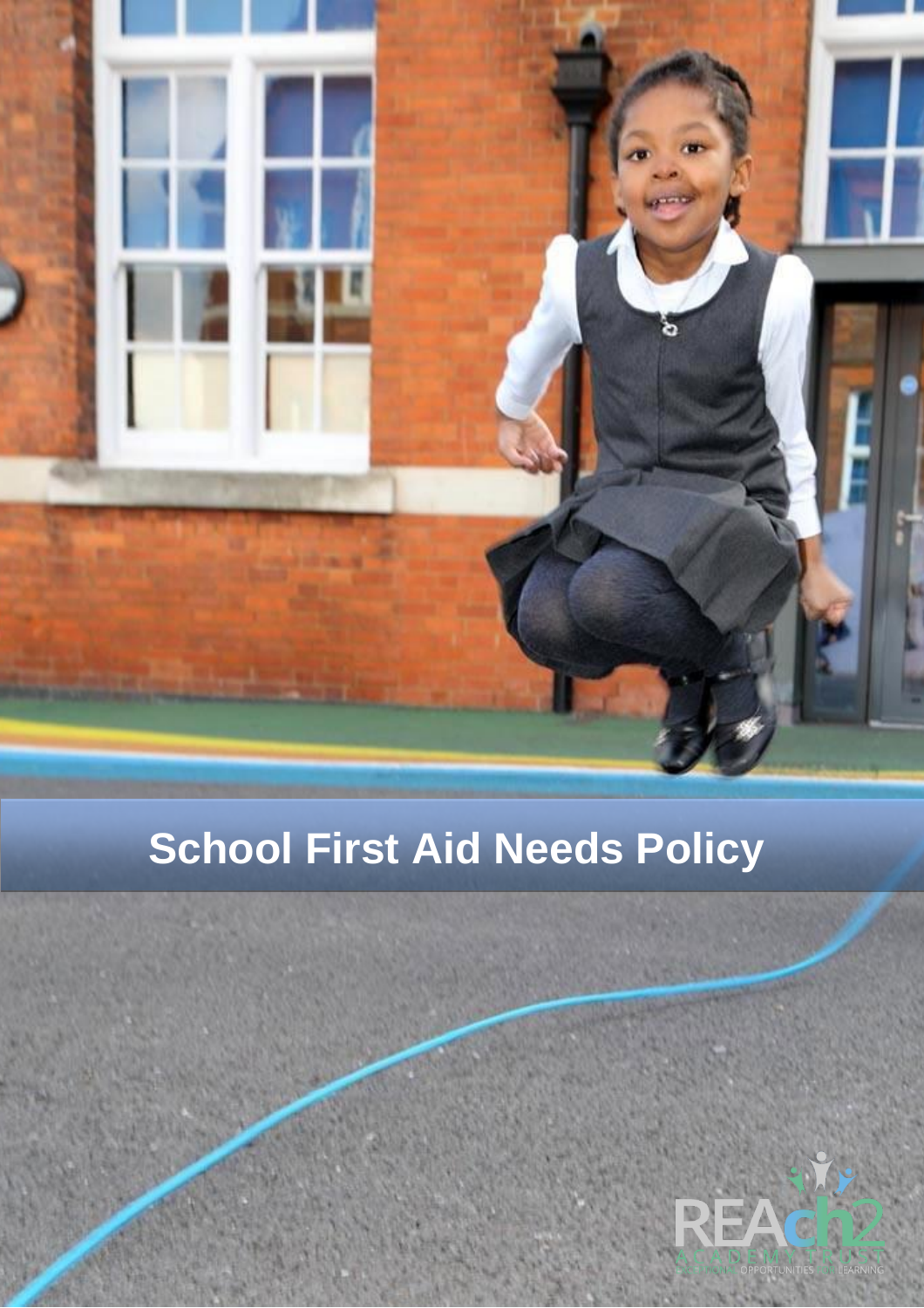# <span id="page-1-0"></span>**Document Control**

| <b>Reference Number</b>                                  | <b>Version</b> |                                          | <b>Status</b> | <b>Author(s)</b>                                          |  |  |
|----------------------------------------------------------|----------------|------------------------------------------|---------------|-----------------------------------------------------------|--|--|
|                                                          | 1.0            |                                          | <b>Draft</b>  | <b>Nic Carstens</b><br>Head of Health, Safety & Wellbeing |  |  |
|                                                          |                |                                          |               |                                                           |  |  |
| <b>Amendments</b>                                        |                |                                          | <b>Date</b>   | <b>By whom</b>                                            |  |  |
|                                                          |                |                                          |               |                                                           |  |  |
|                                                          |                |                                          |               |                                                           |  |  |
| <b>Intended Recipients</b>                               |                | <b>Group/Persons Consulted:</b>          |               |                                                           |  |  |
| All REAch2 Staff                                         |                |                                          |               |                                                           |  |  |
|                                                          |                |                                          |               |                                                           |  |  |
| <b>Monitoring Arrangements and</b><br><b>Indicators:</b> |                | <b>Annually Trust Board</b>              |               |                                                           |  |  |
| <b>Training/Resource Implications:</b>                   |                | None                                     |               |                                                           |  |  |
| <b>REAch2 Touchstone</b>                                 |                | leadership, integrity and responsibility |               |                                                           |  |  |
| <b>REAch2 KPI</b>                                        |                | N/A                                      |               |                                                           |  |  |
| <b>REAch2 Strategy</b>                                   |                |                                          |               |                                                           |  |  |
| <b>Approving Body</b>                                    |                |                                          |               |                                                           |  |  |
| <b>Date Approved</b>                                     |                |                                          |               |                                                           |  |  |
| <b>Policy Location</b>                                   |                |                                          |               |                                                           |  |  |
| <b>Summary</b>                                           |                |                                          |               |                                                           |  |  |
|                                                          |                |                                          |               |                                                           |  |  |
|                                                          |                |                                          |               |                                                           |  |  |
|                                                          |                |                                          |               |                                                           |  |  |
|                                                          |                |                                          |               |                                                           |  |  |
|                                                          |                |                                          |               |                                                           |  |  |
|                                                          |                |                                          |               |                                                           |  |  |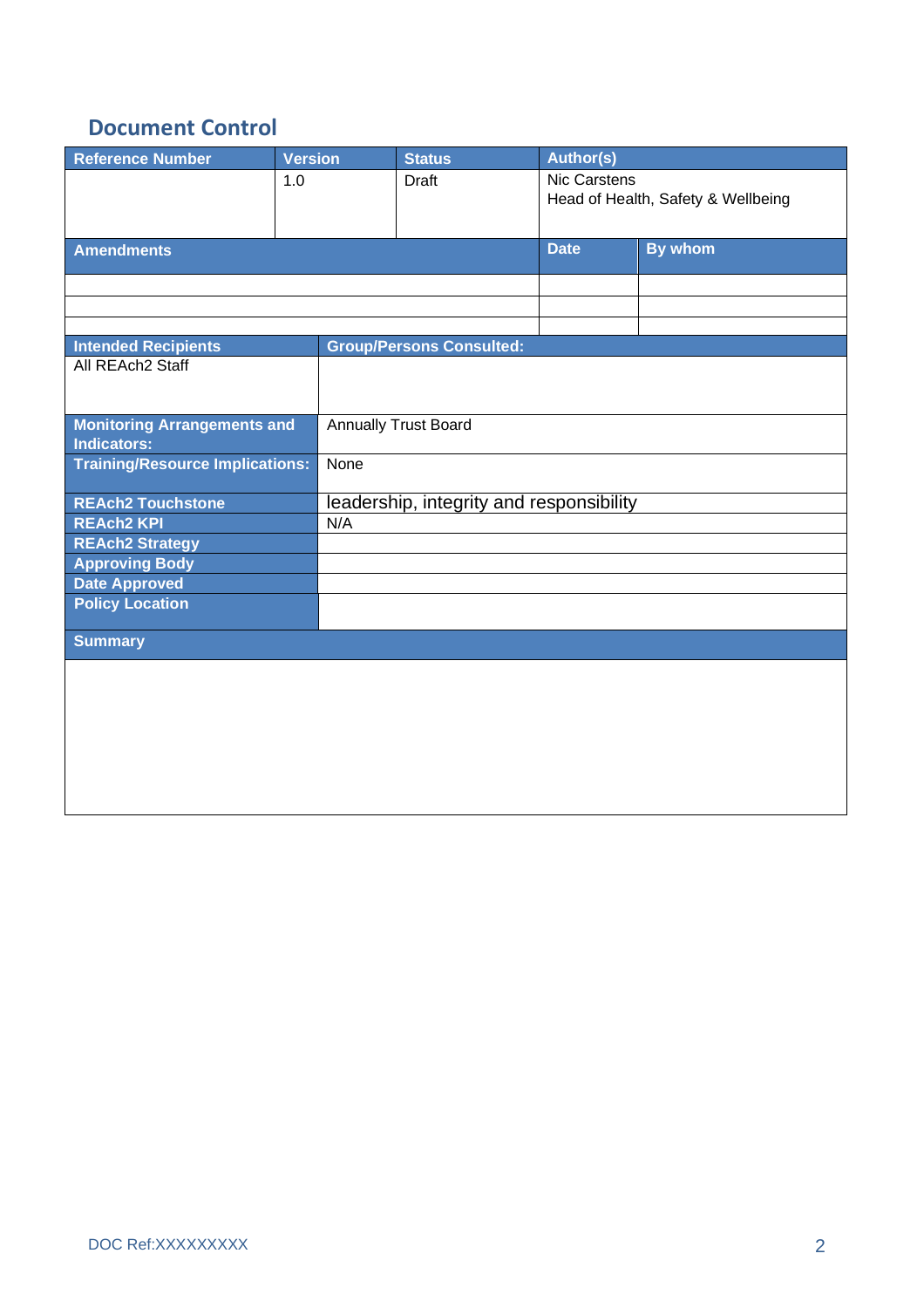# Contents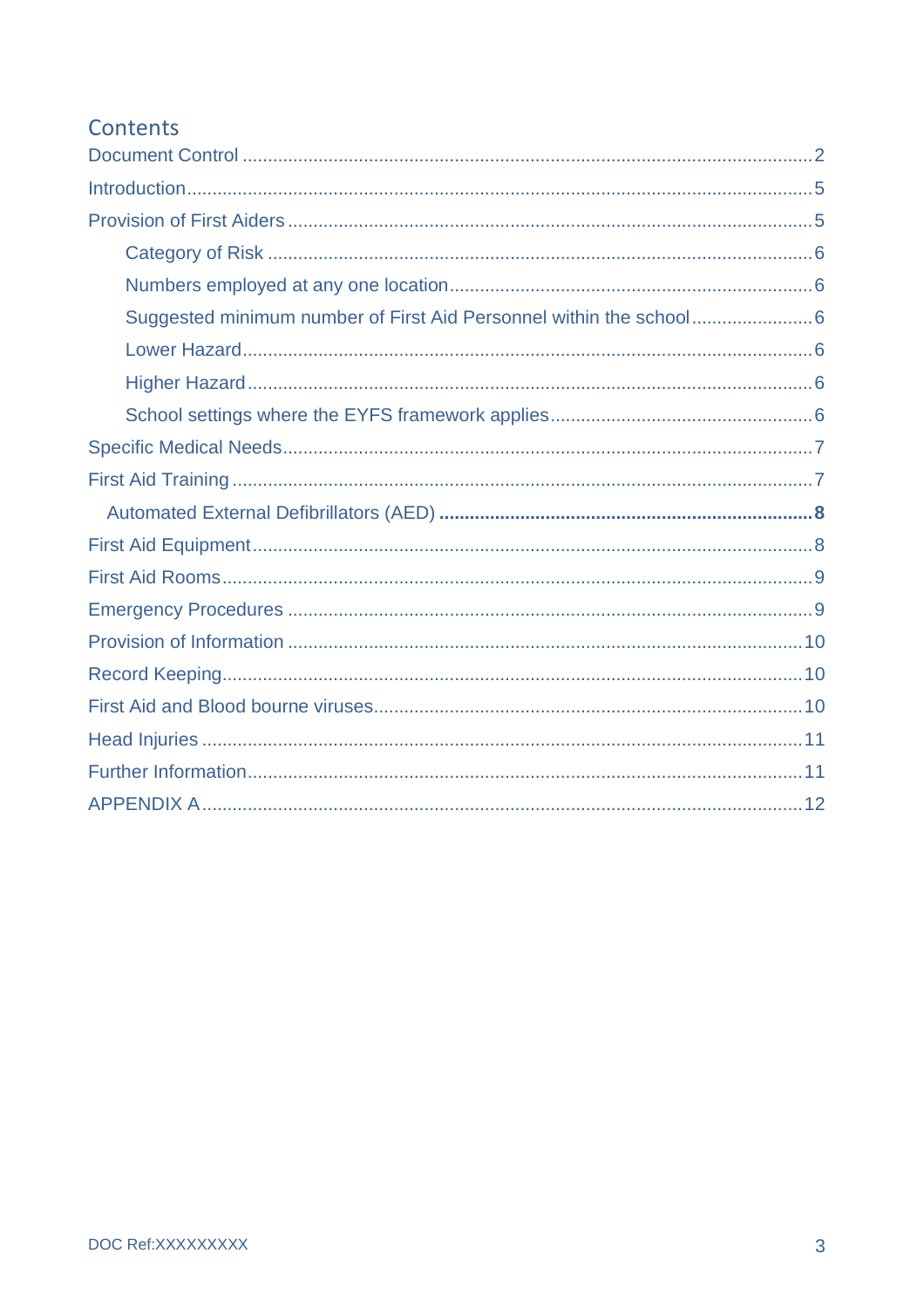

At REAch2, our actions and our intentions as school leaders are guided by our Touchstones:

| Integrity        | We recognise that we lead by example and if we want children to grow up to<br>behave appropriately and with integrity then we must model this behaviour            |
|------------------|--------------------------------------------------------------------------------------------------------------------------------------------------------------------|
| Responsibility   | We act judiciously with sensitivity and care. We don't make excuses, but<br>mindfully answer for actions and continually seek to make improvements                 |
| <b>Inclusion</b> | We acknowledge and celebrate that all people are different and can play a role in<br>the REAch2 family whatever their background or learning style                 |
| Enjoyment        | Providing learning that is relevant, motivating and engaging releases a child's<br>curiosity and fun, so that a task can be tackled and their goals achieved       |
| Inspiration      | Inspiration breathes life into our schools. Introducing children to influential<br>experiences of people and place, motivates them to live their lives to the full |
| Learning         | Children and adults will flourish in their learning and through learning discover a<br>future that is worth pursuing                                               |
| Leadership       | REAch2 aspires for high quality leadership by seeking out talent, developing<br>potential and spotting the possible in people as well as the actual                |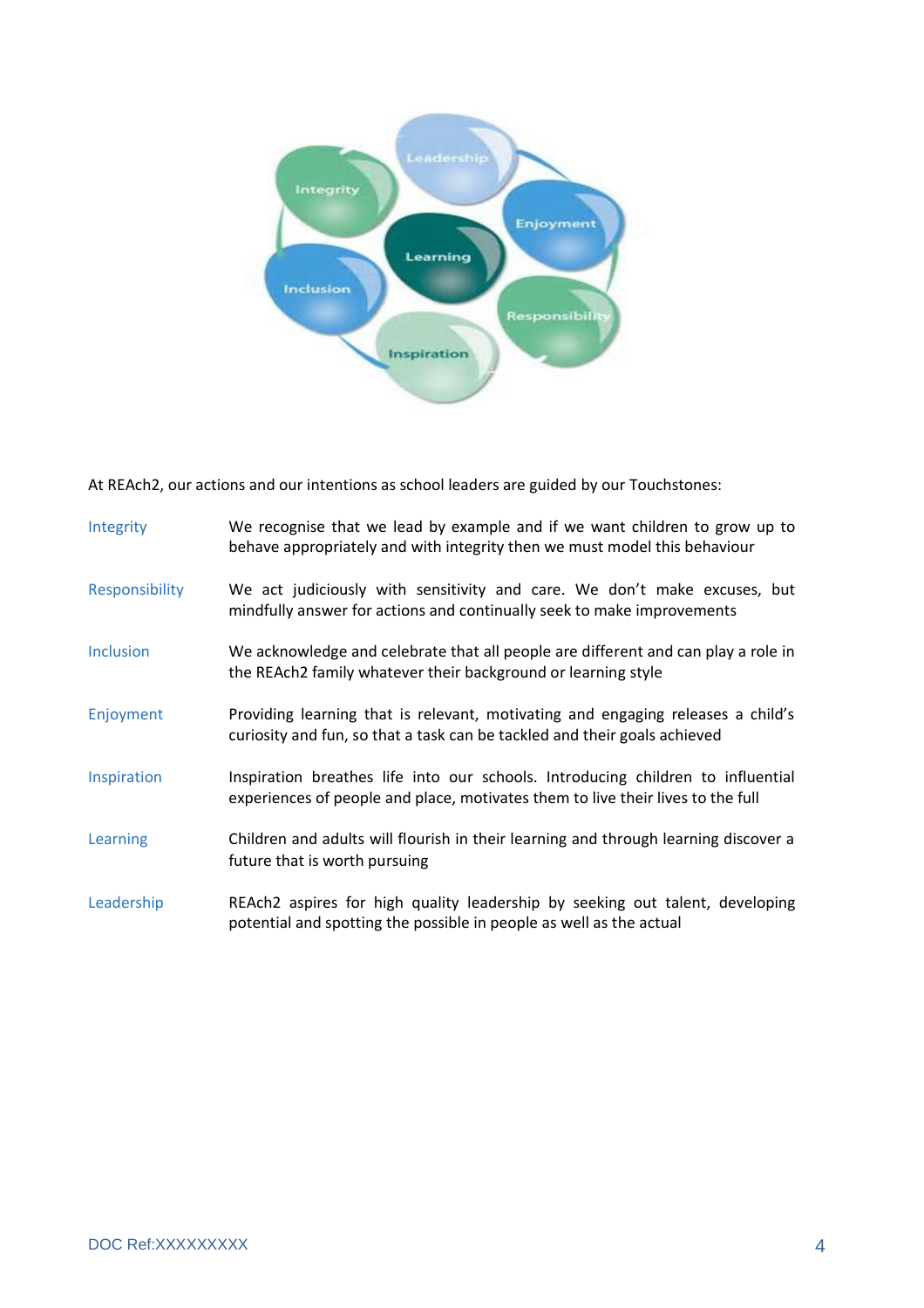#### <span id="page-4-0"></span>**Introduction**

This document provides guidance to schools on the assessment and provision for firstaid needs in order to ensure that the requirements of the First-aid regulations (Health and Safety (First Aid) Regulations 1981) are met.

This legislation relates to the provision of first aid for **employees** if they are injured or become ill at work, however when assessing the overall risk and number of first aiders required pupil needs must also be considered.

In addition, The Early Years Foundation Stage Statutory framework (EYFS) mandates some first aid requirements and is mandatory for all schools and early years providers in Ofsted registered settings attended by young children (i.e. children up to the end of the academic year in which the child has their  $5<sup>th</sup>$  birthday).

#### <span id="page-4-1"></span>**Provision of First Aiders**

Schools should use the REAch2 risk assessment tool to help determine the required number of first aiders for their circumstances. This assessment of need should be reviewed at least annually.

Suggested minimum numbers based on the HSE guidance are given in the table below and the scenarios in Appendix B.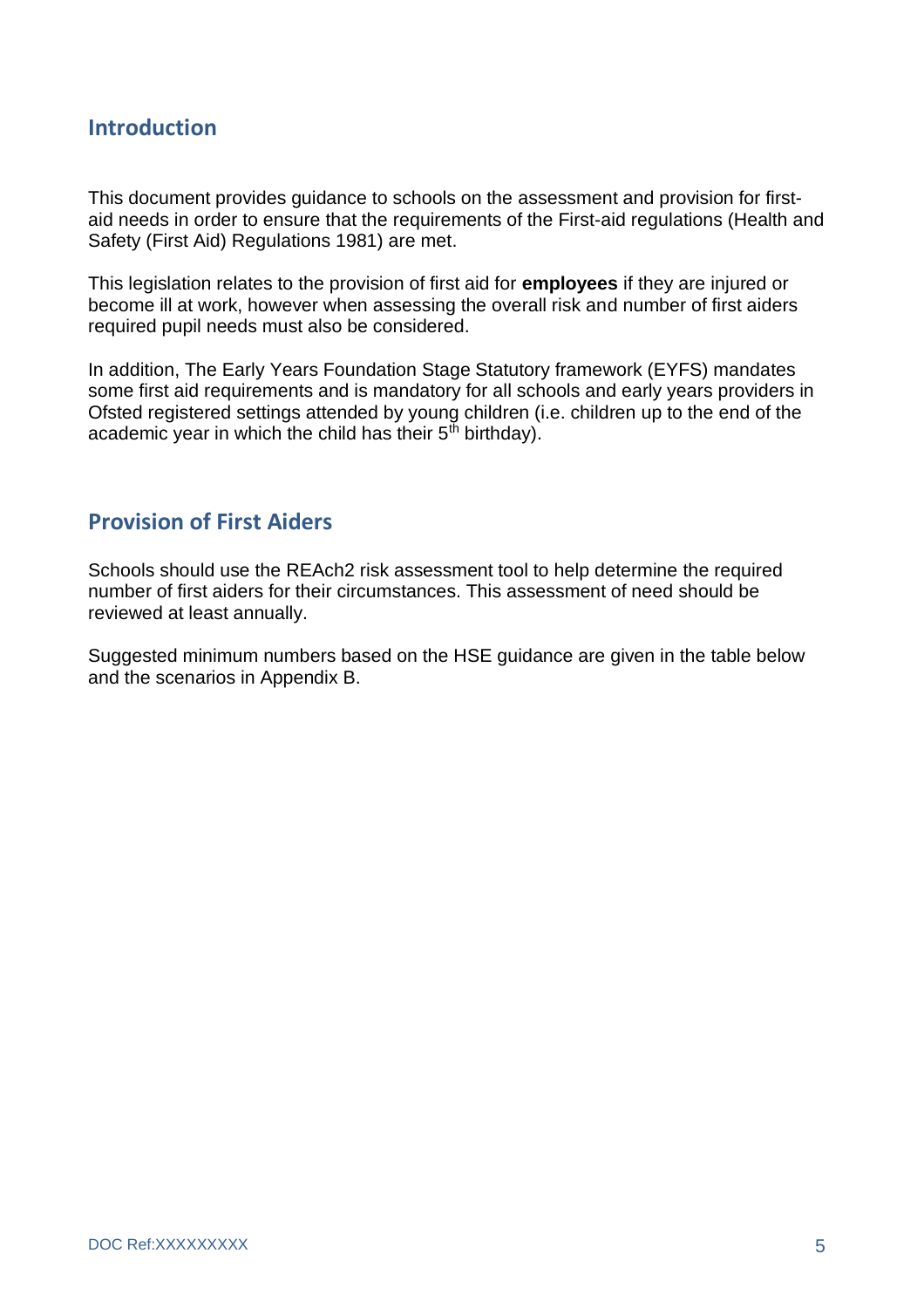<span id="page-5-3"></span><span id="page-5-2"></span><span id="page-5-1"></span><span id="page-5-0"></span>

| Category of<br><b>Risk</b>                                                    | Numbers employed at<br>any one location | Suggested minimum number of First Aid<br>Personnel within the school                                                                                                                                  |
|-------------------------------------------------------------------------------|-----------------------------------------|-------------------------------------------------------------------------------------------------------------------------------------------------------------------------------------------------------|
| Lower                                                                         | fewer than 25                           | In school settings even where there are                                                                                                                                                               |
| <b>Hazard</b>                                                                 |                                         | fewer than 25 staff then <b>EFAW</b> / a basic                                                                                                                                                        |
|                                                                               |                                         | level of first aid training in order to meet                                                                                                                                                          |
|                                                                               |                                         | pupil needs would be expected as a                                                                                                                                                                    |
|                                                                               |                                         | minimum.                                                                                                                                                                                              |
|                                                                               | $25 - 50$                               | At least one first aider trained in <b>EFAW</b>                                                                                                                                                       |
|                                                                               | more than 50                            | At least one first aider trained in first aid at work<br>(FAW) for every 100 employed (or part thereof).                                                                                              |
| Higher<br>Hazard <sup>1</sup>                                                 | $5 - 50$                                | At least one First Aider trained in <b>EFAW</b> or<br><b>FAW</b> depending on types of injuries that may<br>occur.                                                                                    |
|                                                                               | more than 50                            | At least one additional First Aider trained in<br><b>FAW</b> for every 50 employed (or part thereof)                                                                                                  |
| <b>School</b><br>settings<br>where the<br><b>EYFS</b><br>framework<br>applies | N/A                                     | At least one person who has a current<br>paediatric first aid certificate (12 hours) must be<br>on the premises at all times when children are<br>present, and must accompany children on<br>outings. |

<span id="page-5-5"></span><span id="page-5-4"></span>To ensure adequate coverage and quick accessibility to a first aider for both students and staff the following must also be considered:

- adequate provision in order to cover absence, leave, offsite activities etc;
- previous injuries / illnesses experienced;
- the layout of the premises e.g. split sites;
- the location of the school and remoteness from emergency services;
- any specific hazards on site (e.g. machinery, hazardous substances);
- numbers of pupils on site;
- extended / extra-curricular school activities.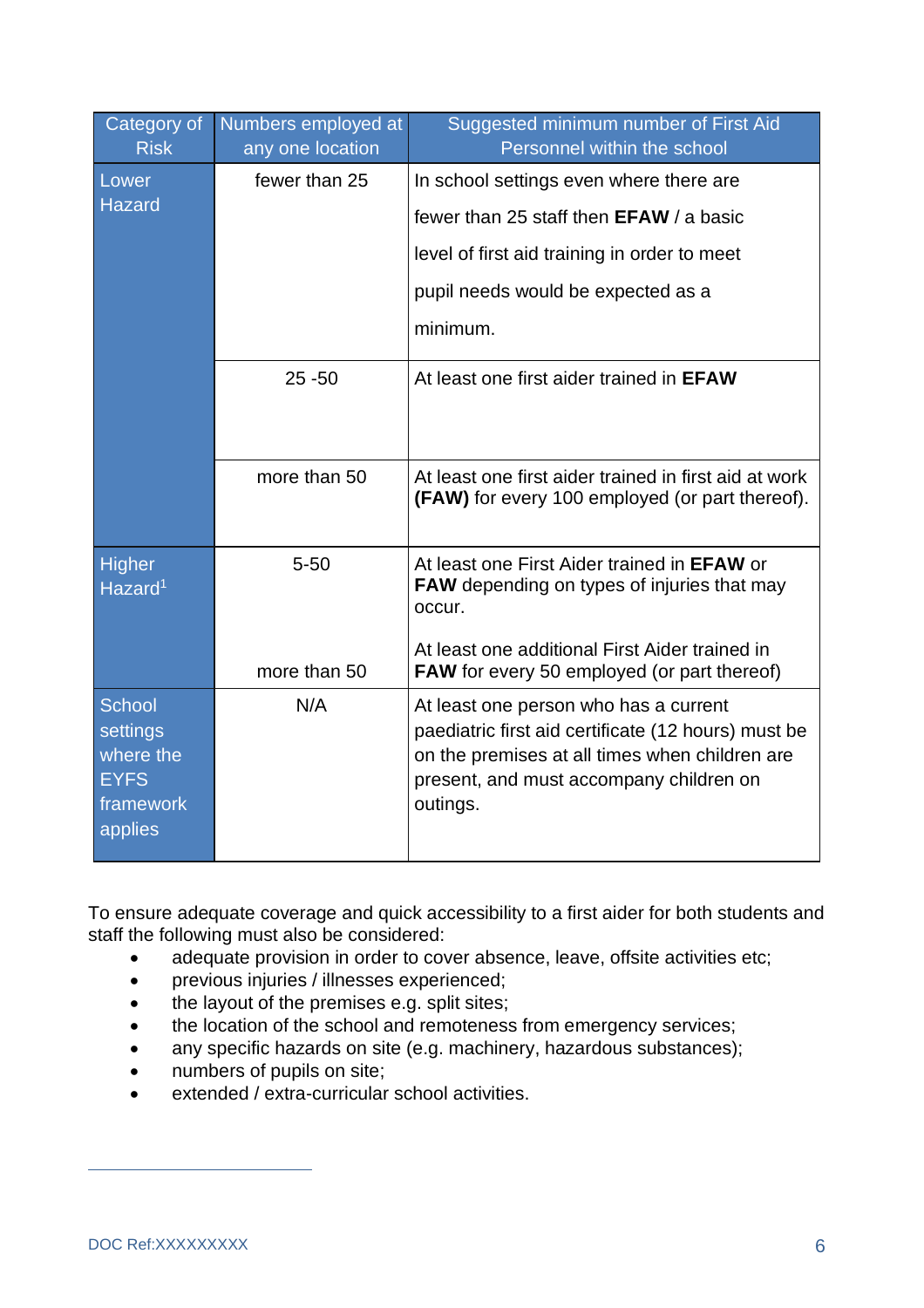Where the school site is shared (be that on a permanent or temporary basis) the first aid arrangements should be agreed by all employers and clearly communicated to employees.

In higher risk areas such as science, PE etc. staff must be aware of immediate remedial measures in order to manage the initial injury and ensure an effective hand over of any specific information (particularly relating to chemical incidents) to the school first aiders.

Unless first aid cover is part of an employee's contract of employment those who agree to become first aiders do so on a voluntary basis.

# <span id="page-6-0"></span>**Specific Medical Needs**

This document sets out to provide general guidance only, specialist advice should be sought for individuals with disabilities, long-standing medical conditions or allergies which may require special treatment in the case of accidents or illness.

he DfES Document [Managing Medicines in schools and Early Years settings](https://www.gov.uk/government/publications/managing-medicines-in-schools-and-early-years-settings) should be referred to for guidance in such situations.

A first-aid certificate does not constitute appropriate training in supporting children with medical conditions. The school nurse or other suitably qualified healthcare professional should confirm that staff are proficient before providing support to a specific child.

In addition some staff carry their own prescribed medication such as inhalers for asthma, insulin for managing diabetes etc. If an individual needs to take their own prescribed medication, the first aider's role is limited to helping them do so and contacting the emergency services as appropriate.

## <span id="page-6-1"></span>**First Aid Training**

Depending on the school's size and assessment of need school first aiders should hold a valid certificate in either:

- **First aid at work (FAW)** –a three-day course (18 hours);
- **Paediatric first aid**  a 2 day (12 hour) course to meet the requirements of the EYFS statutory framework;
- **Emergency first aid at work (EFAW)** a one-day course (6 hours).

To support the school's appointed first aiders many training providers also offer Inset training in order to ensure basic first aid skills (applicable to both staff and pupils) are held by a wide number of other teaching and support staff, MSAs etc.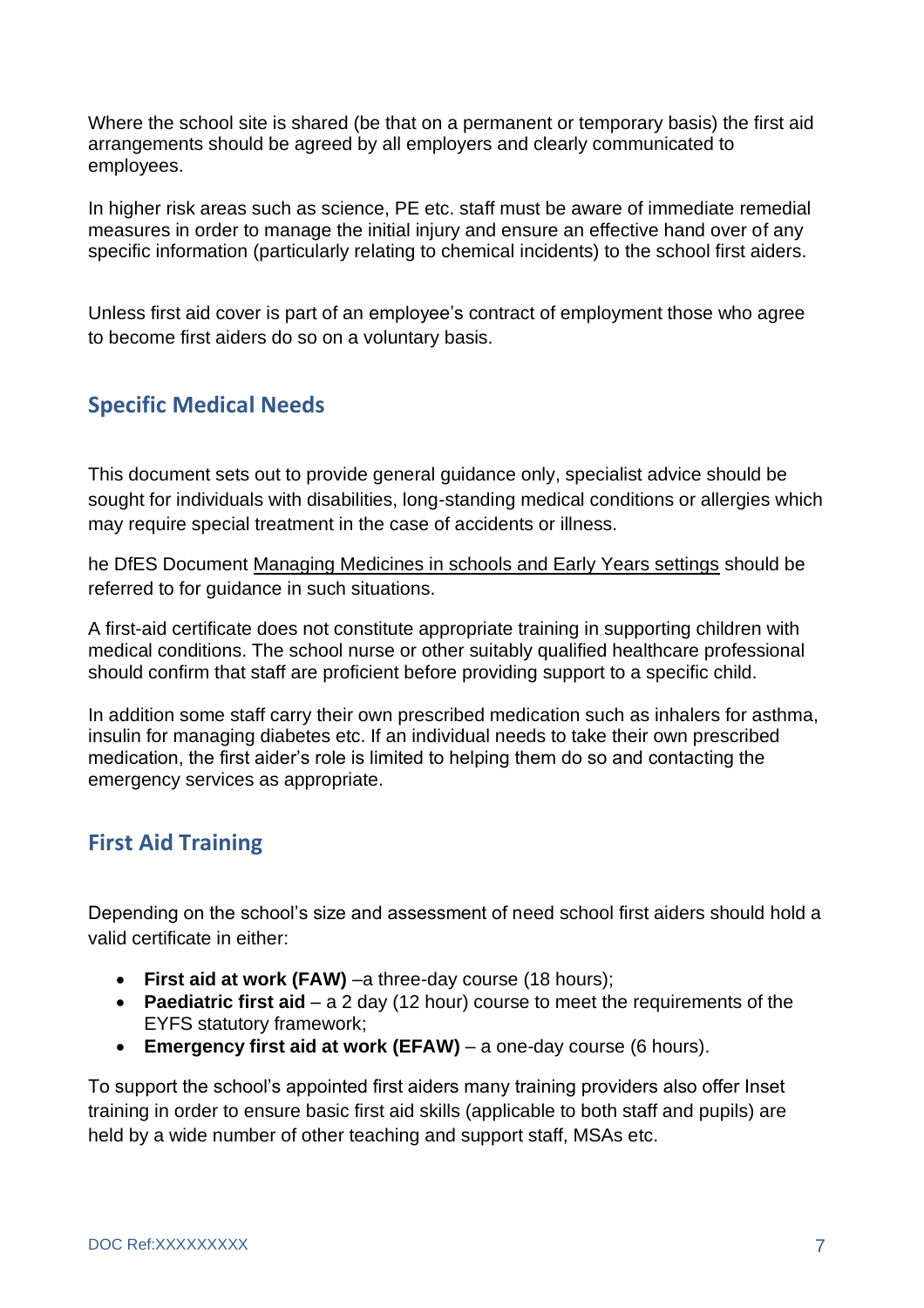First aid training is valid for three years, after which a refresher course is required before re-certification. An annual refresher is also available but this is not mandatory.

Schools should ensure that refresher training is undertaken before certificates expire and a record of first aiders and their certification dates should be maintained.

Whilst FAW first aiders can undertake the 2 day requalification course after the expiry date, in practice if over a month has elapsed since the certificate expired it would be prudent to undertake the full 3 day FAW course again.

As of 1st October 2013, the HSE no longer approves first aid training and qualifications. This training is available from a wide range of providers. Guidance on selecting a first aid provider is available from the HSE, this provides further detail on the criteria a competent provider should be able to demonstrate and checks which should be conducted when selecting a first aid training provider.

Health professionals with the following training / experience are qualified to administer first aid without the need to hold a FAW or EFAW qualification.

- doctors registered with the General Medical Council;
- nurses registered with the Nursing and Midwifery Council;
- paramedics registered with the Health Professions Council.

Staff who administer first aid according to their training and in the course of their employment should be covered by employer's liability insurance.

#### <span id="page-7-0"></span>**Automated External Defibrillators (AED)**

These are likely to be used very infrequently in a school environment and are more likely to be used on an adult than a pupil. Where defibrillators have been provided additional training in their use will be required.

First aid at work courses do not cover the use of defibrillators. Currently, courses are offered by the voluntary aid societies (e.g. St.John Ambulance, British Red Cross), voluntary rescue organisations and some statutory ambulance trusts. Whilst there is no prescriptive course programme, these organisations should be teaching the Resuscitation Council (UK) recommendations and using the [learning outcomes](http://resus.org.uk/pages/lrnOutcm.htm) as a framework.

## <span id="page-7-1"></span>**First Aid Equipment**

- All schools should have a minimum of one first aid kit, clearly marked, readily accessible and its location known by all staff and pupils.
- Additional kits may then be needed for split sites, specific higher hazard areas (kitchens, DT workshops.etc.) and for offsite visits.
- Travel first aid kits should be kept in minibuses or other such vehicles.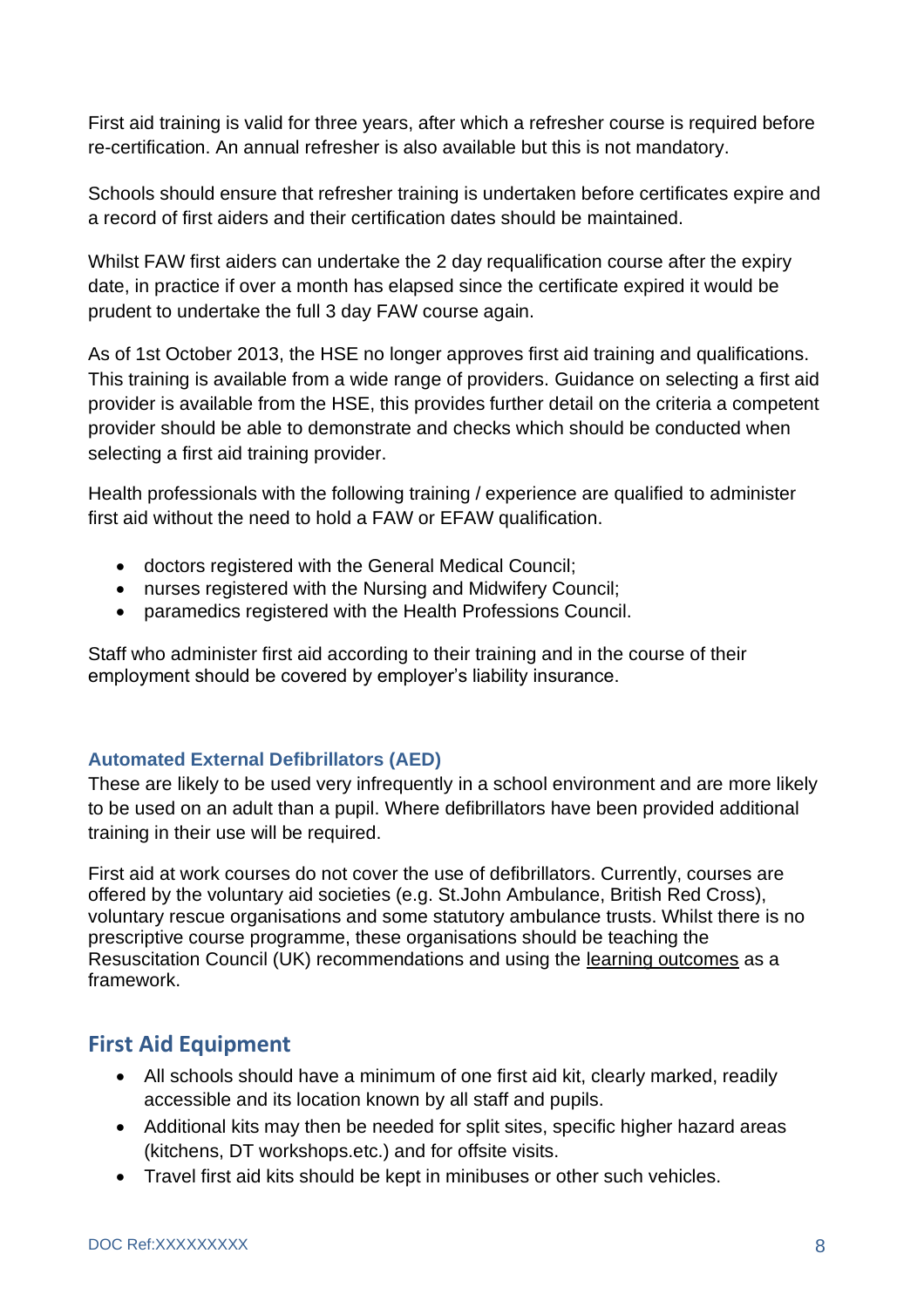- First aid kits should contain a sufficient quantity of suitable first aid materials and nothing else. See appendix A for a suggested list of minimum contents.
- All first aid kits must be checked regularly and restocked by a designated member of staff, items should not be used after expiry date shown on packaging. Extra stock should be kept in the school.
- First aid does not include the administration of medicines and thus first aid boxes should **NOT** contain drugs of any kind including paracetamol, antiseptic creams etc.
- First aid arrangements must also be in place where school premises are used outside
- of 'normal' hours, e.g. for letting. Arrangements must be in place to ensure a first aid
- kit / telephone is available to persons who may require its use.
- Where mains tap water is not readily available for eye irrigation, sterile water or sterile normal saline (0.9%) in sealed disposable containers should be provided. Each container should hold at least 300ml and should not be re-used once the sterile seal is broken. At least 900ml should be provided. Eye baths/eye cups/refillable containers should not be used for eye irrigation.

#### <span id="page-8-0"></span>**First Aid Rooms**

The School Premises (England) Regulations 2012 require that every school have a suitable room that can be used for medical treatment / the short term care of sick and injured pupils when required. This area should be equipped with a sink, be reasonably near a WC. The room can be used for other purposes, except teaching, so long as it is readily available for medical use when needed.

Where a school caters for pupils with complex needs, additional medical accommodation must be provided which caters for those needs.

## <span id="page-8-1"></span>**Emergency Procedures**

In the case of serious or potentially serious injuries, professional medical assistance should be sought at the earliest possible time so as to avoid the danger of inappropriate diagnosis or treatment.

Staff should not take children to hospital in their own car, it is safer to call an ambulance. A member of staff should accompany the child to hospital by ambulance and stay until parent or guardian arrives. Health professionals are responsible for decisions on medical treatment where a child's parent or guardian is unavailable.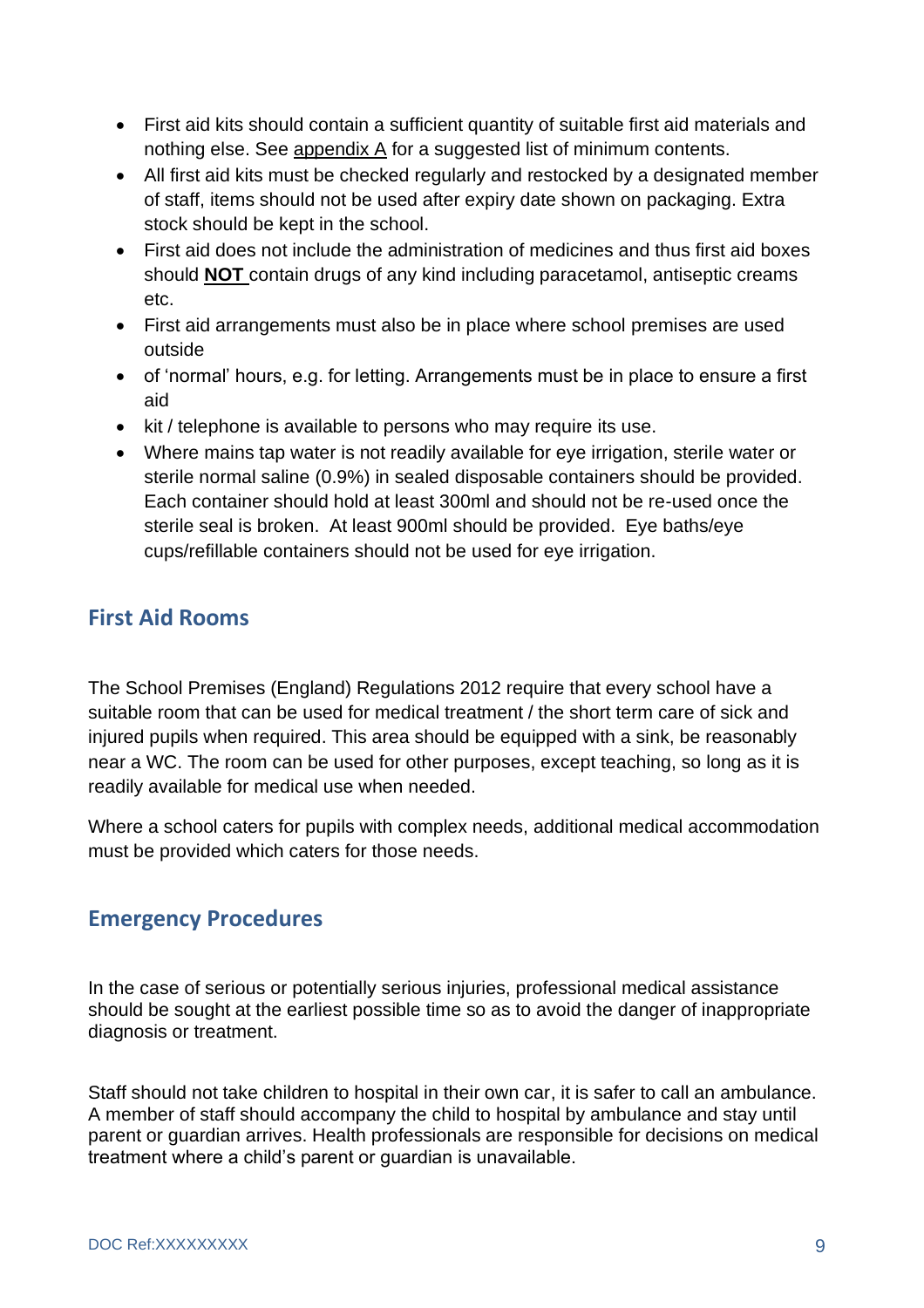# <span id="page-9-0"></span>**Provision of Information**

Schools should ensure that their first aid arrangements are detailed in their health and safety policy and that all staff are aware of these. These arrangements (including the location of equipment, facilities and personnel) should form part of induction training for all new and temporary staff.

There should be at least one notice posted in a conspicuous position within the premises, giving the location of first aid equipment and facilities and the name(s) and location(s) of the personnel concerned.

# <span id="page-9-1"></span>**Record Keeping**

Schools should ensure the following records are available:

- Certification of training for all first-aiders and refresher periods;
- Any specialised instruction received by first-aiders or other staff (e.g. AED, Epipens);
- First aid cases treated (see accident / incident reporting).

## <span id="page-9-2"></span>**First Aid and Blood bourne viruses**

First aid training courses should highlight the importance of preventing cross-infection in first-aid procedures. 'Universal Precautions' must always be followed to reduce the risk of transmitting blood borne infections such as hepatitis and HIV.

This approach assumes that all blood products and bodily fluids are potentially infectious thus the following procedures should always be applied:

- Always cover any open wounds on your own hands with a waterproof adhesive dressing;
- Disposable gloves (unpowdered latex, nitrile or vinyl) to be worn when dealing with

bleeding / cleaning up bodily fluids.

Small quantities of contaminated waste (soiled or used first aid dressings) can be safely disposed of via the usual refuse collection arrangements. Waste to be double bagged in plastic and sealed by knotting.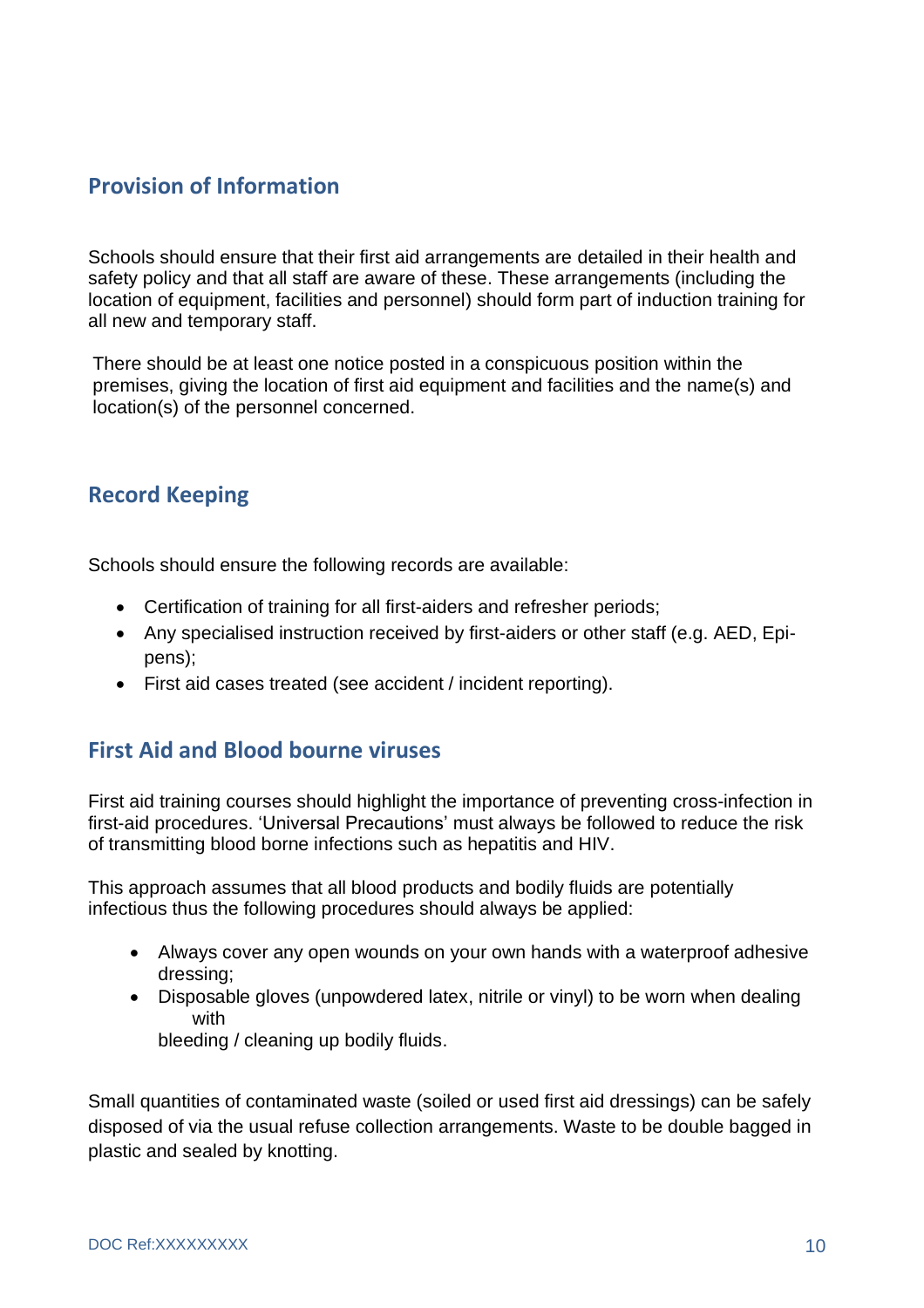# <span id="page-10-0"></span>**Head Injuries**

Injuries to the head need to be treated with particular care. High energy head injuries or those with any evidence of following symptoms may indicate serious injury and immediate medical advice should be sought.

- unconsciousness, or lack of full consciousness (i.e. difficulty keeping eyes open);
- confusion;
- irritability or altered behaviour ('easily distracted', 'not themselves' 'no concentration', 'no interest in things around them')
- any problems with memory;
- persistent headache;
- blurred or double vision;
- vomiting;
- clear fluid coming from ears or nose;
- loss of balance:
- reading or writing problems;
- loss of power or sensation in any part of body, such as weakness or loss of feeling in an arm or leg;
- general weakness;
- seizure or fit.

NHS Direct provide full details of symptoms and treatment for minor head injuries

Where pupils receive a head injury their parents/carers should be informed, this should be done immediately by telephone if symptoms described above occur. For minor bumps the parent could be informed via letter, bumped head note etc.

## <span id="page-10-1"></span>**Further Information**

Further advice and information on first aid matters can be obtained from the Head of Health, Safety & Wellbeing or via your regional HR support advisor.